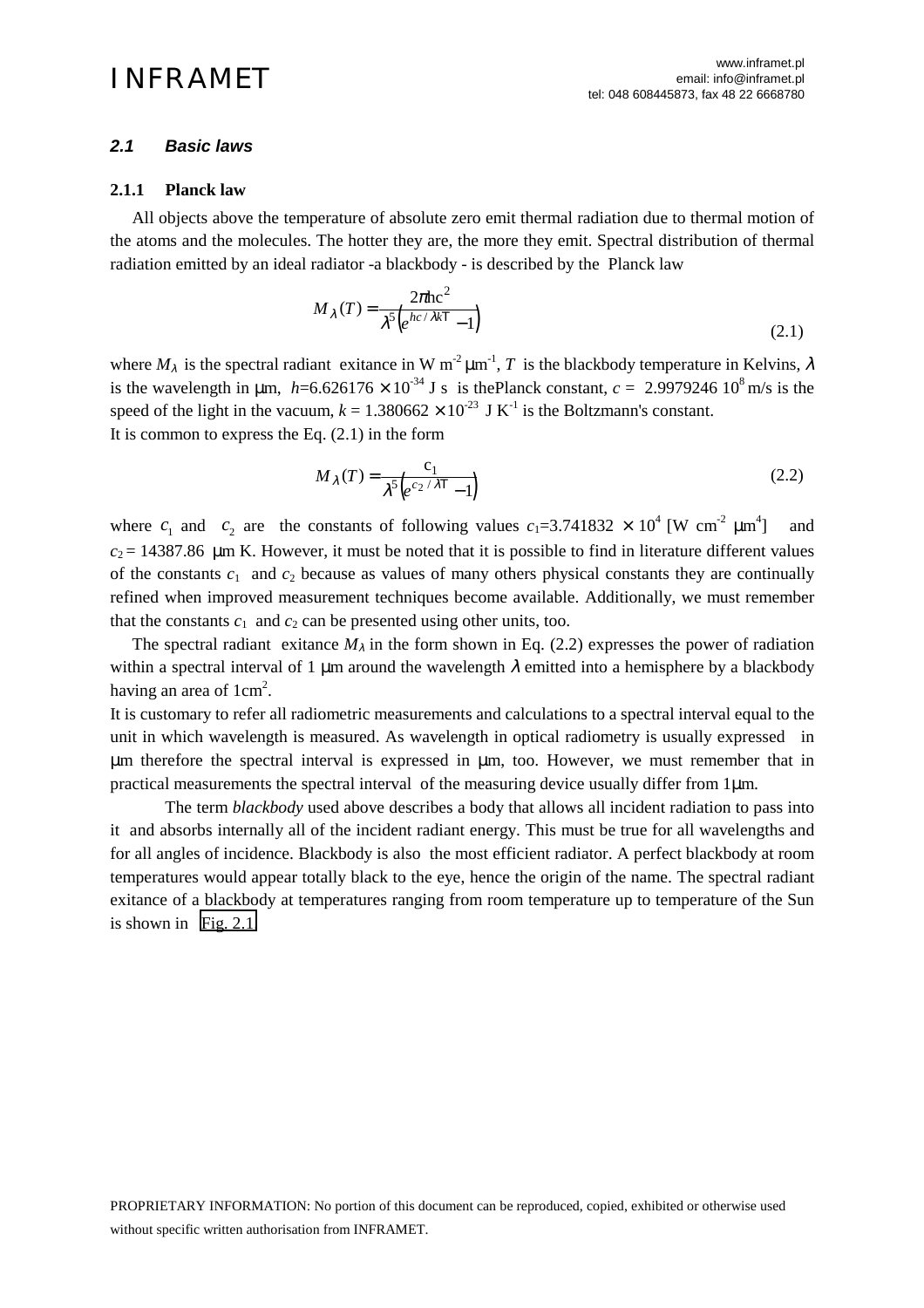<span id="page-1-0"></span>

Fig. 2.1. Spectral radiant exitance of a blackbody at different temperatures

The Planck law enables calculation of the spectral radiant exitance  $M_\lambda$  at and is very useful in many radiometric calculations. However, sometimes it can be also interesting to determine the blackbody temperature *T* when its radiant exitance  $M<sub>\lambda</sub>$  is known. It can be done using a following formula that can be treated as an inverse Planck law

$$
T = \frac{c_2}{\ln\left[\frac{\left(c_1 + \lambda^5 M_\lambda\right)^{\lambda}}{\left(\lambda^5 M_\lambda\right)^{\lambda}}\right]}
$$
(2.3)

The relationship between the temperature *T* and the spectral exitance  $M_{\lambda}$  for different wavelengths  $\lambda$ calculated using the Eq. (2.3) is presented in Fig. 2.2. The Eq. (2.3) can be used for calculation of object temperature when its radiant spectral exitance  $M_\lambda$  for a narrow spectral band is measured.



**Fig. 2.2. Relationship between the temperature** *T* **and the radiant spectral exitance**  $M_{\lambda}$  **for the different wavelengths** λ

PROPRIETARY INFORMATION: No portion of this document can be reproduced, copied, exhibited or otherwise used without specific written authorisation from INFRAMET.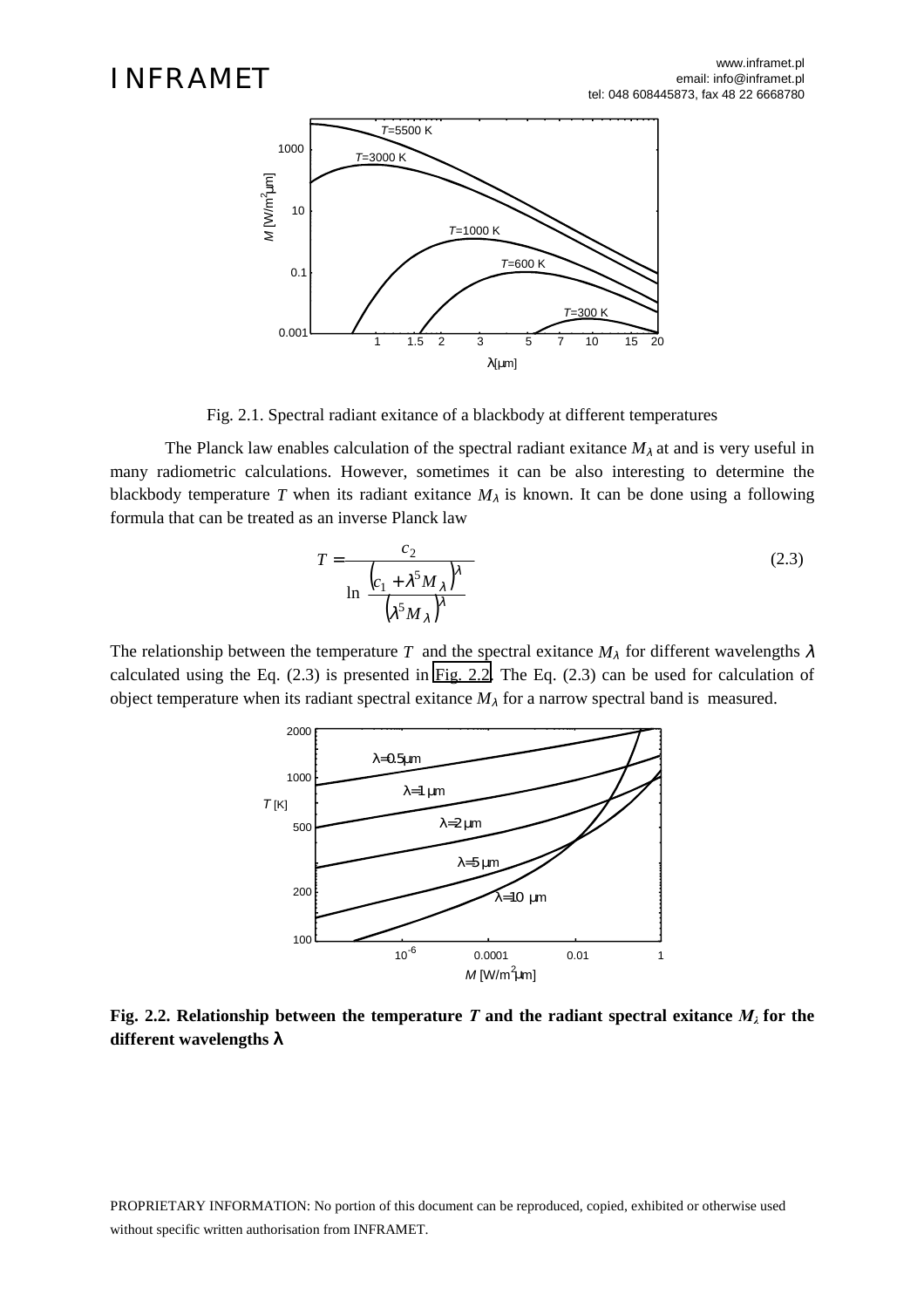## **2.1.2 Wien law**

The Wien law represents a simplified version of the Planck law on assumption that  $\exp[(c_2/\lambda T) 1]≈ [(c<sub>2</sub>/λ T)$ 

$$
M_{\lambda}(T) = \frac{c_1}{\lambda^5 \exp(c_2/\lambda T)}.
$$
 (2.4)

The relative error of exitance calculation using the Wien law can be defined as ratio of the difference of exitance calculated using the Wien law *M (Wien)* and exitance calculated using the Planck law *M (Planck)* to exitance calculated using the Planck law *M (Planck)*

$$
rel\_error = \frac{M_{\lambda}(Wien) - M_{\lambda}(Planck)}{M_{\lambda}(Planck)}
$$
\n(2.5)

The values of relative error *rel error* for different wavelengths and temperatures using the Eq. (2.5) are shown in Fig. 2.3. As it can be seen the *rel\_error* rises with temperature and wavelength. If we make some calculations using Eq. (2.5) then we can come to two more details rules. First, that the error caused by using Wien law is about 1.5% for wavelength of maximum radiation and decreases rapidly for shorter wavelengths. Second, when  $\lambda$  T  $\leq$  3000 µm K then the *rel\_error*  $\leq$  1%.



### **Fig. 2.3. Relative error of exitance calculation using the Wien law**

 Application of the Wien law causes decrease in calculations accuracy but it also significantly simplifies calculation of many equations with integrals, etc. Therefore, the Wien law was often used instead of the Planck law in the past before introduction of personal computers. Nowadays, commonly available personal computers can solve analytically or numerically many sophisticated formulas within seconds and the Planck law is typically used.

## **2.1.3 Stefan-Boltzmann law**

 Integrating Plack's law over wavelength from zero to infinity gives an expression for radiant exitance, the flux radiated into a hemisphere by a blackbody of a unit area. This total radiant flux emitted from the surface of an object at the temperature *T* is expressed by Stefan-Boltzman law, in the form

$$
M = \sigma T^4, \tag{2.6}
$$

PROPRIETARY INFORMATION: No portion of this document can be reproduced, copied, exhibited or otherwise used without specific written authorisation from INFRAMET.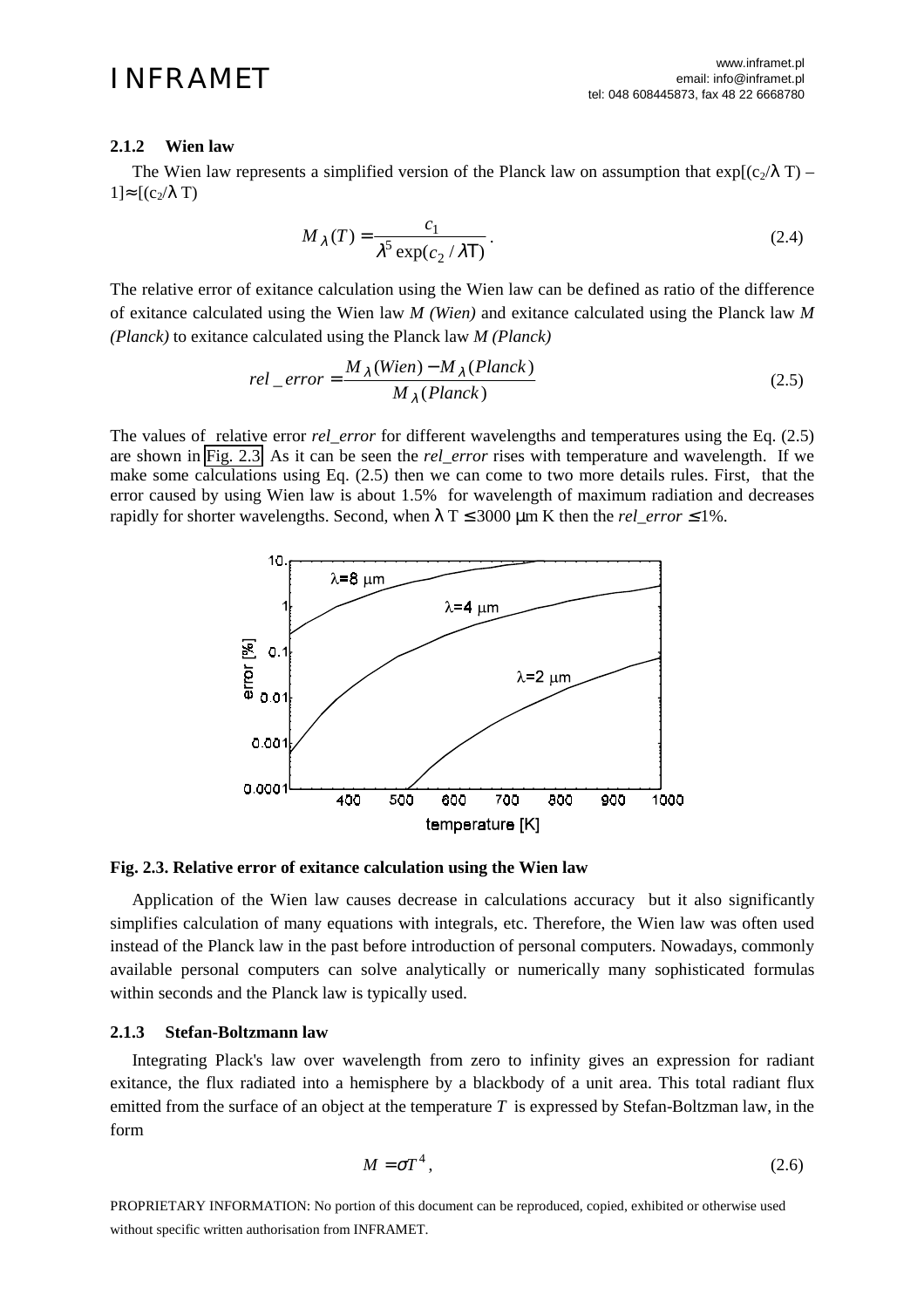where *M* is the radiant exitance of a blackbody in unit  $W/m^2$  and  $\sigma$  is the Stefan-Boltzman constant. The currently recommended value for  $\sigma$  is 5.67032 ×10<sup>-8</sup> W m<sup>-2</sup> K<sup>-4</sup>.

Results of calculations of dependence of the radiant exitance *M* on the blackbody temperature *T* are shown in Fig. 2.4.



**Fig. 2.4. Dependence of radiant exitance** *M* **on blackbody temperature** *T* 

### **2.1.4 Wien displacement law**

 If one differentiates the Planck formula and solves for the maximum yields a simple relationship between the wavelength  $\lambda_{\text{max}}$  where the Planck formula has its maximum value of radiant exitance  $M_{\lambda max}$  and the temperature *T* of the blackbody. The resulting relationship is called Wien's displacement law and is given by

$$
\lambda_{\text{max}} T = A \tag{2.7}
$$

where  $A = 2897.8$  in  $\mu$ m K.

Dependence of wavelength at which the maximum spectral exitance occurs on temperature is shown in graphical form in [Fig. 2.5.](#page-4-0) As we can see in this figure, the  $\lambda_{max}$  varies inversely with absolute temperature and for typical temperatures met in industry, science, environment etc. is located within range of infrared radiation. It is the main reason why most of non-contact system for temperature measurement are infrared systems.

Using the Wien displacement law  $(2.7)$  and the Planck law  $(2.2)$  we can calculate the radiant exitance  $M_{\lambda}$  at wavelength  $\lambda_{max}$  at which the maximum spectral exitance occurs for any temperature. The dependence of  $M(\lambda = \lambda_{max})$  on temperature *T* is presented in [Fig. 2.6](#page-4-0).